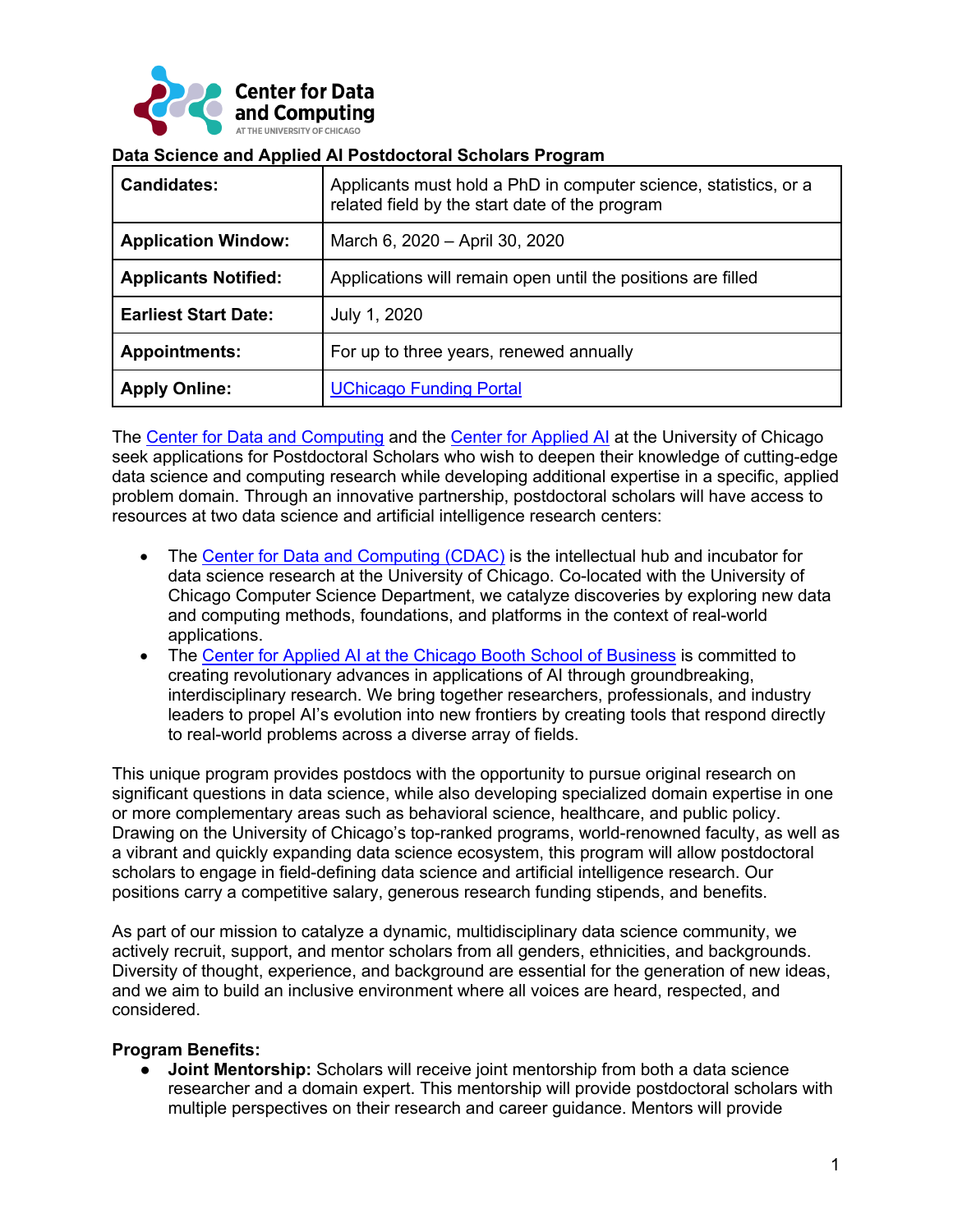

ongoing evaluation and advice through regular meetings, as well as opportunities to promote the scholar's accomplishments in public forums.

- **Interdisciplinary Training & Collaboration:** To extend and deepen scientific, technical, and communication skills, scholars will gain broad exposure to diverse research fields with up to 50% collaborative work on cutting-edge research projects.
- **Independent Research:** Scholars will have the freedom to pursue their own research interests with up to 50% work on independent projects and no teaching responsibilities.
- **Unique Datasets:** Scholars will have privileged, unique access to large-scale datasets from a variety of sectors including urban studies, marketing, medicine, science, computing and communications, and economics.
- **Cohort Program:** The program will host weekly seminars where scholars can connect with members of their cohort, share knowledge, and gain insight through guest lectures, industry speakers, and other activities. Scholars will have autonomy and budget to select, host, and invite speakers, with support from CDAC administrative staff.
- **Outreach and Impact:** Scholars will have considerable opportunities to establish new relationships and translate their research into real world impact by leveraging our network of academic, civic, government, and industry connections.
- **Academia/Industry Ready:** Experience gained during the program will help scholars prepare for diverse career paths from tenure-track academic positions to leadership opportunities within innovative companies.

## **Successful Applicants Will:**

● Hold a PhD in computer science, statistics or a related field by the start date of the scholarship.

## **Applications Should Include:**

- Curriculum vitae;
- A one-paragraph summary of the candidate's current research;
- Research statement that outlines research goals, potential projects of interest, and motivation for seeking a postdoctoral appointment at UChicago (maximum of 3 pages);
- 1-2 representative publications;
- Three letters of reference;
- Names of potential UChicago faculty mentors;
- (Optional) Applicants are encouraged to include a letter of collaboration from a UChicago faculty mentor who has agreed to mentor the applicant if the scholar is accepted into the program. Please use the following template for the letter:
	- "If Dr. [insert full name of applicant] is accepted as a **Data Science and Applied AI Postdoctoral Scholar** at the University of Chicago, it is my intent to act as a mentor on a project of mutual interest."

The CDAC team will also be available to help identify potential faculty mentors if you move forward in the application process. As examples of faculty who may be available as mentors, please see the list of projects and mentors on the following pages and the CDAC website.

## **Contact:**

For questions about this application, please contact  $cdac@uchicago.edu$ .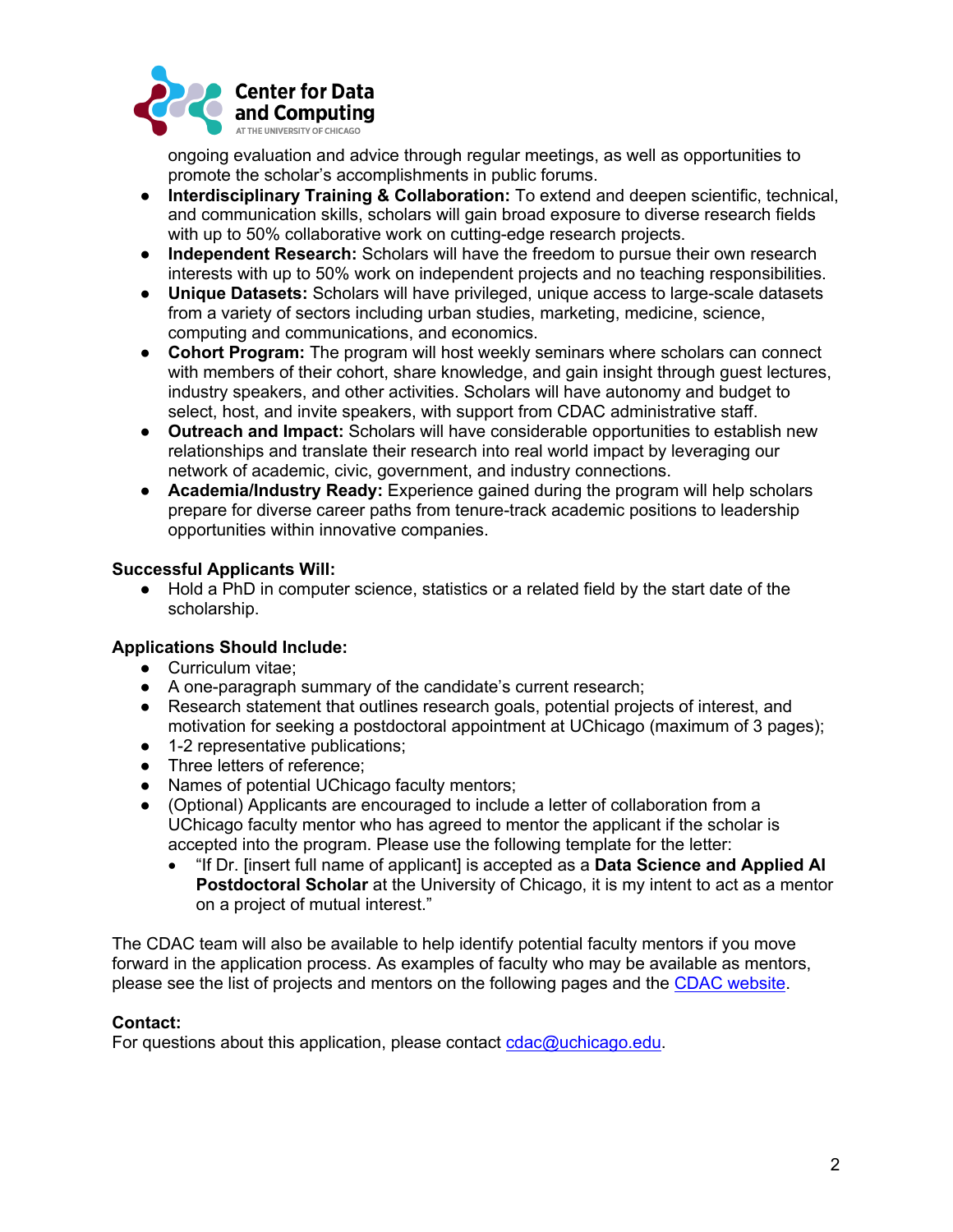

# **Example Projects & Mentors**

*Sections:* **Business, Behavioral Science & Economics Energy & Environment Foundations of Data Science Medicine & Health Public Policy and Society**

Scholars will have the freedom to pursue their own research interests, as well as working on collaborative projects in cutting-edge research areas. Below we list examples of projects and faculty mentors (non-exhaustive). If you are interested in working on a particular project or mentor, please indicate the area(s) and mentor name within your application.

## **Business, Behavioral Science & Economics**

#### *Creating a Recommender System for Investor Portfolios*

Traditional methods to understand financial markets use data on firms' fundamentals and asset prices. But the asset prices we observe reflect the aggregate behavior of individual investors, both institutional and retail investors. In this project, you would be helping to create models of investors' behavior to explain current, and predict future, asset prices. This framework can be used to evaluate financial market regulations, to estimate the impact of fiscal and monetary policies, and to improve portfolio management decisions.

**Mentor**: Ralph Koijen, AQR Capital Management Professor of Finance and Fama Faculty Fellow, Booth School of Business

## *Understanding Signatures of Interactive Human Communication*

Our lab is working on several projects using NLP and textual analysis to answer questions concerning fundamental human behavior in communication and learning. For example, we are attempting to define a signature that could identify an example of dialogue from that of debate. Similarly, we are interested in understanding whether the language used for giving reasons versus rationalizations could be identified. Lastly, we are investigating the differences in learning when done for oneself versus someone else. An example of this is looking at knowledge acquisition followed by explanation to another versus acquisition followed by regurgitation. You would have the opportunity to develop skills related to conducting experiments, to help develop a project from concept through to analysis, and to share expertise in NLP with the lab team. Mentor: Jane Risen, Professor of Behavioral Science and John E. Jeuck Faculty Fellow, Booth School of Business

## **Energy & Environment**

#### **Data-driven Environmental Enforcement**

The Energy and Environment Lab invites a postdoc to collaborate on a suite of projects that leverage advances in monitoring technology and machine learning approaches to inform environmental policy, under the mentorship of *Michael Greenstone*, the Milton Friedman Distinguished Service Professor in Economics, the College, and the Harris School; Director of the Energy and Environment Lab, the Becker Friedman Institute, and the Energy Policy Institute at Chicago.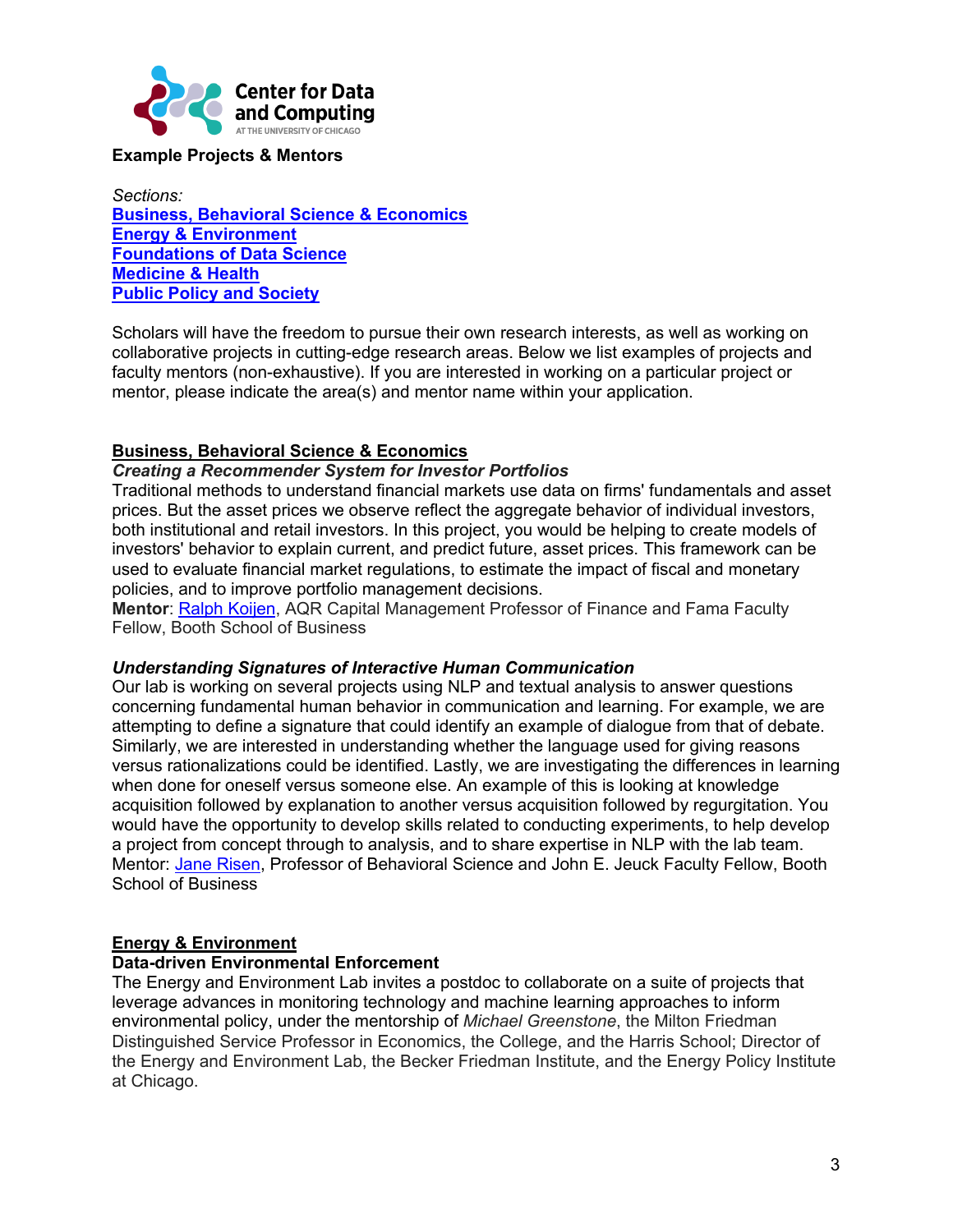

#### *Congestion and Traffic Safety*

Many cities across the United States have adopted Vision Zero, the policy goal of eliminating all traffic-related deaths and serious injuries. But what are the costs of achieving Vision Zero and what are the most efficient policy instruments to get there? Monitoring technologies offer the potential to revolutionize urban policy by providing governments with big data to inform policymaking. As part of NYC's Vision Zero, the Department of Transportation is more than quintupling the number of speed cameras in the city. Leveraging our access to unique data of taxi, for-hire vehicle, and city fleet trips to model the impacts of new traffic cameras on vehicle crashes, slowdowns, and congestion spillovers. The post-doc would utilize large administrative datasets on camera enforcement, vehicle crashes, segment-level traffic speeds, and highresolution driver behavior, to help measure the costs and benefits of enforcement strategies for fatality/injury reduction to inform optimal policy for urban traffic safety.

#### *Leveraging Satellite Data to Reduce Oil & Gas Methane Emissions*

The meteoritic rise of shale oil and gas (O&G) drilling in the United States poses significant challenges for reducing greenhouse gas emissions. The methane emitted has around 30 times greater short-term global warming potential than CO2, contributing aggressively to climate change. Reliable estimates of emitted methane are essential to fully understand and mitigate the environmental threat presented by shale drilling. While some estimates suggest that approximately 2.3% of gross natural gas production is leaked per year, accurate monitoring of emissions remains extremely challenging. Currently, regulators visit individual facilities to measure emissions; but due to budgetary constraints and a fast-growing industry inspector can visit only a fraction of the facilities each year. This project will leverage a wealth of administrative data and novel remote sensing data from recently-launched satellites to estimate facility-level methane emissions. Leveraging these unique data and state-of-the-art machine learning techniques, the project will help regulators re-design their monitoring and enforcement strategy to realize improvements in regulatory efficiency and reductions in greenhouse gases.

#### *Beyond Inspection Targeting: Deterrence through Machine Learning*

Building on a three-year partnership with the Environmental Protection Agency (EPA), this project aims to scale a machine learning-driven framework across inspection targeting programs at EPA. The Clean Water Act (CWA) is one program where data-driven inspection targeting can directly influence environmental policy. Using state-of-the-art machine learning models, we can generate risk scores for the likelihood individual firms will violate CWA standards, and use these modelgenerated risk scores to study facility compliance behavior and identify the most effective approaches to deterrence in a randomized field trial.

**Mentor:** Michael Greenstone, Milton Friedman Distinguished Service Professor in Economics, the College, and the Harris School, University of Chicago; Director, Becker Friedman Institute for Research in Economics; Director, Energy Policy Institute at the University of Chicago (EPIC); Director, Tata Center for Development at the University of Chicago

## **Foundations of Data Science**

#### *Data Markets and the Economics of Data*

Data has been called the new oil, and it is certainly true that the sheer volume, variety, and velocity of data being produced and stored is generating enormous value for the individuals and organizations that know how to tap into and refine it. But data is not just another commodity inhabiting an economic and social system; it has given rise to an entirely new economy and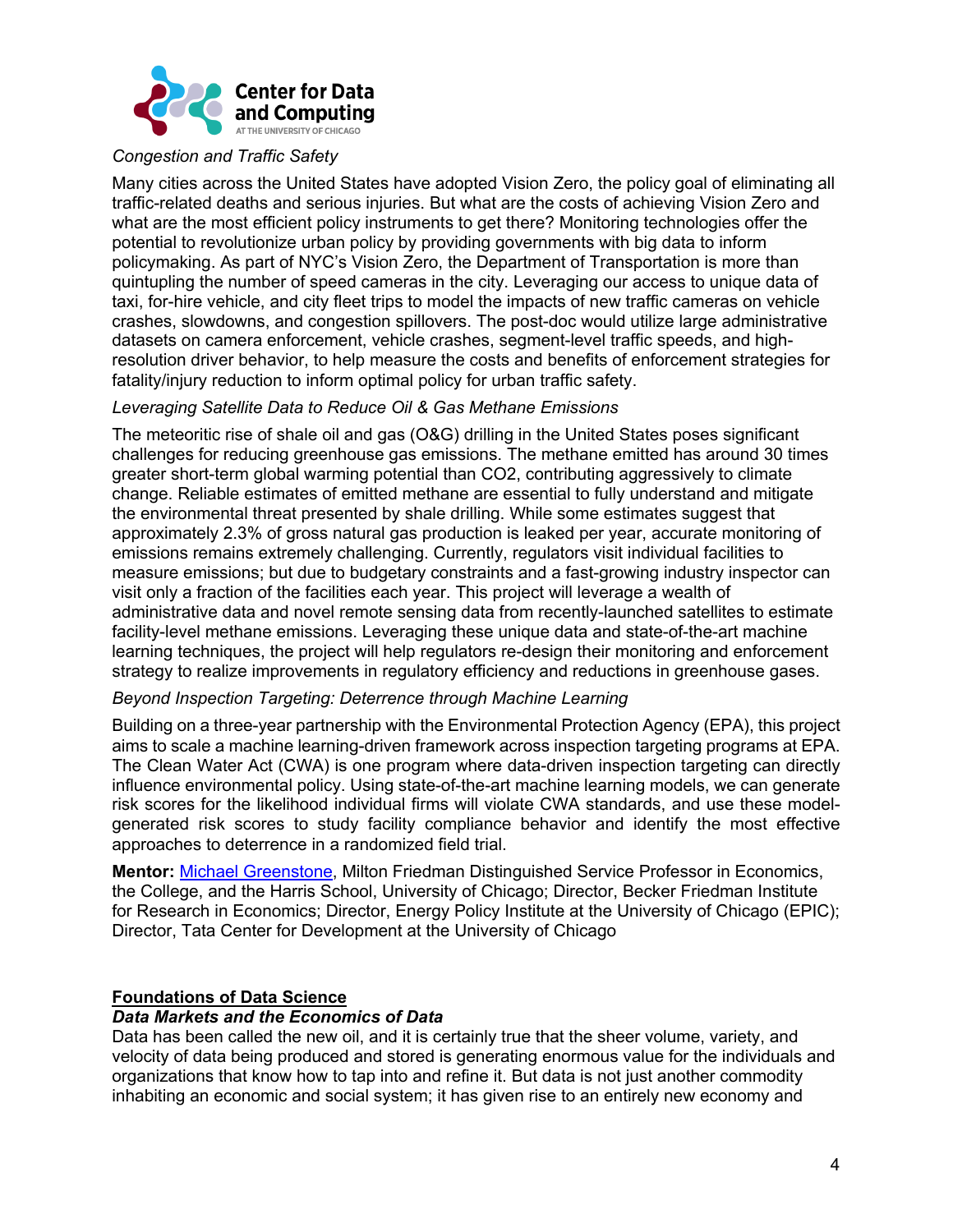

society. This research project will investigate theoretical, empirical, and technological foundations of the new data and artificial intelligence economy comprising emerging data markets, data integration and the transformational services that fund these changes. Subprojects include research into: pricing models for data, architecture of data sharing platforms, data discovery, and data provenance and integration.

**Mentor:** Michael Franklin, Liew Family Chairman, Department of Computer Science Sr. Advisor to the Provost for Computation and Data Science

## *Machine Learning for Physical Systems*

Much of machine learning is focused on recognizing patterns and making predictions based on training data. However, in many physical science settings, the complexity of the task is too high for effective learning giving the amount of available data. In these settings, it is essential to incorporate knowledge of the underlying physical system to mitigate the effect of limited data. Examples include using a combination of training data and models of a CT scanners operation to develop better medical image reconstruction methods, leveraging both observational and simulated data to develop better climate predictions, and building deep learning-based surrogate models for computationally demanding PDE-based simulators of physical systems. While there are isolated examples of successes in these regimes, little is known on a fundamental level. What are optimal machine learning methods that leverage both training data and physical models? How does sample complexity scale with the type of physical system and the accuracy of our models? Which kinds of PDE models are most amenable to deep surrogate models? This project will focus on developing new methodology and theory for machine learning for physical system that will address these and other open problems.

**Mentor:** Rebecca Willett, Professor, Statistics, Computer Science, and the College

## *Operational Analytics for Communications Systems*

Many applications of machine learning to computer communications systems such as the Internet rely on models that are trained offline, on snapshots of data. Yet, in many operational systems, data arrives as a continuous stream—often as a timeseries, and decisions must be made on short timescales (e.g., milliseconds). In operational systems, designers must face difficult challenges and design tradeoffs concerning encoding of timeseries data, efficiently labeling large quantities of data, distinguishing anomalous activity from model drift, and trading off model accuracy versus model or feature complexity. In this research project, we will explore these challenges in the context of networked systems. Possible avenues include device identification and anomaly detection in industrial control systems and consumer "IoT" smart homes; streaming video quality estimation; content moderation on social media platforms (e.g., Facebook); and security vulnerability detection in networked systems. **Mentor:** Nick Feamster, Neubauer Professor of Computer Science; Director, Center for Data

and Computing

## **Medicine & Health**

#### *Creating Personalized Incentives to Drive Diabetes Patients' Behavior*

Physical exercise can product a significant health benefit for diabetics, but not all patients have the same natural inclinations for exercise. We are working to develop a heterogenous treatment model that would create individualized incentives to help diabetes patients succeed at an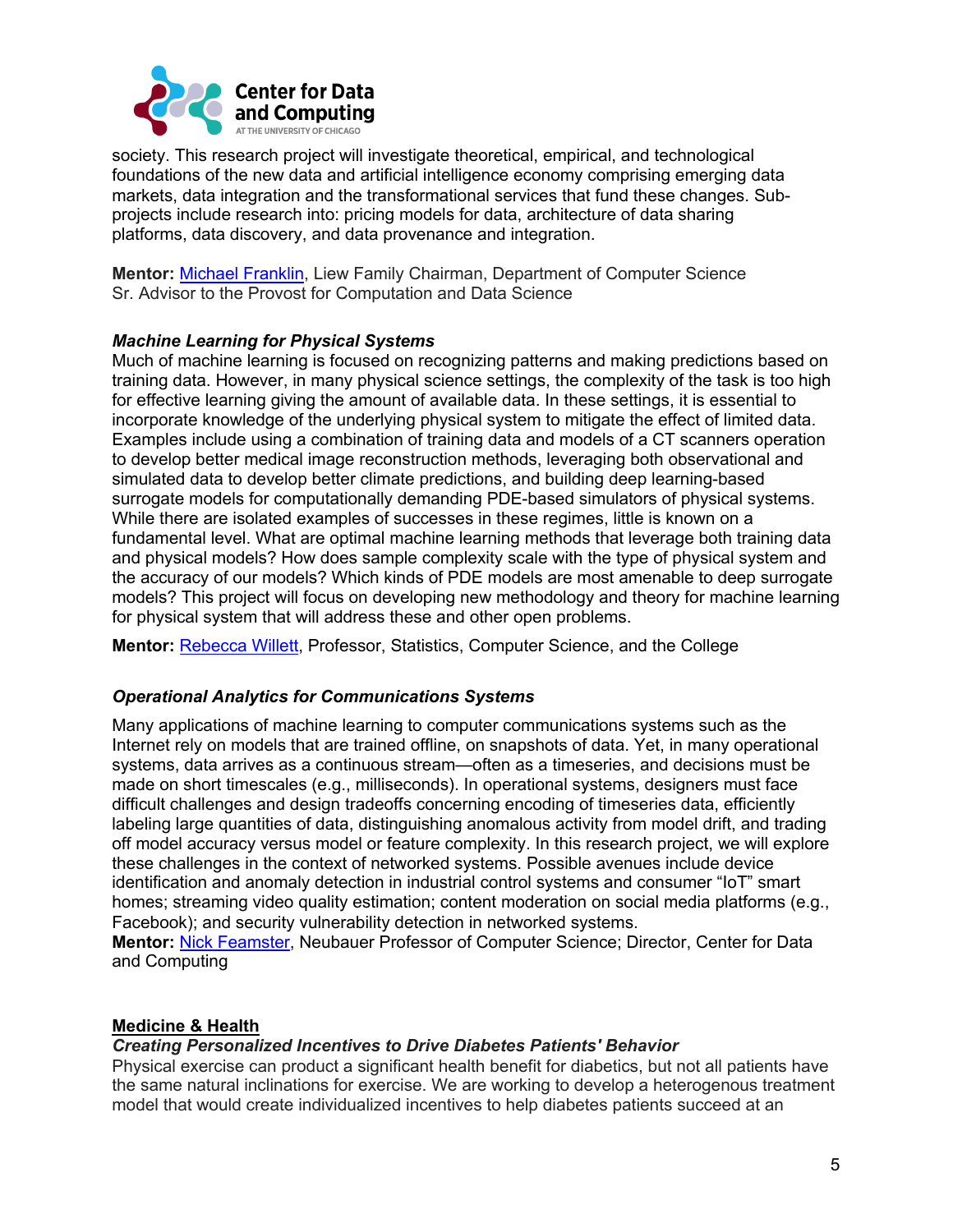

exercise regimen. Come have an outsized impact on this project in its early stages as we formulate initial data needs and begin sourcing additional measures with which to create our model.

**Mentor**: Rebecca Dizon-Ross, Associate Professor of Economics and Charles E. Merrill Faculty Scholar, Booth School of Business

# *Early Childhood Metric Initiative*

Early childhood suffers from a lack of quantifiable data that is easy to collect at scale. Work with a team of engineers, computer scientists, and early childhood experts to build a non-intrusive, wearable technology that leverages machine-learning to collect real-time, real-world data to measure young children's early language environments (i.e. the quantity and quality of language interactions they are exposed to). As part of the project, develop machine learning algorithms and models to analyze the large-scale adult-child interaction data collected from this wearable technology. This large dataset will enable researchers and practitioners to better understand the relationships between family demographics, parental inputs, and child outcomes and identify effective approaches, as well as enable policymakers to hone in on the most effectives programs and policies to enhance children's early language environments. This audio dataset will also allow experts in natural language processing to develop and refine speech processing algorithms.

**Mentor:** Dana Suskind, MD, Professor of Surgery and Pediatrics, Director, Pediatric Cochlear Implantation Program, Co-Director, Thirty Million Words (TMW) Center for Early Learning + Public Health

## *Nightingale Project*

Machine learning, we are told, will transform medical diagnosis and patient care: by integrating 'big data' on patients' history and physiology, algorithms can dramatically improve the quality of doctors' decisions, with the potential both to reduce waste, avoid misdiagnosis, and produce breakthrough discoveries. For example, if massive datasets of ECG waveforms could be linked to national mortality registries, we could supercharge the current research, and find better, more consistent ways to allocate life-saving defibrillators. But most clinical data like this is siloed by different institutions and unavailable to researchers. Further complicating things, in order to protect patient privacy, public medical datasets are almost universally limited to a single, easily de-identified stream of information, like a set of X-rays.

The goal of the Nightingale Project in the Booth Center for Applied AI is to gather and share just the sort of rich, multidimensional data needed to feed AI-enabled discovery. Work with a team of engineers, data analysts, and medical experts to build a secure platform that can warehouse curated de-identified clinical datasets linked to ground truth outcomes. Using this initiative as a proof of concept to develop other privacy tools, own and work through the de-identification, sharing, and privacy components of large-scale datasets -- work that will include writing models and creating security-related challenges -- with the goal of making the data available to researchers securely.

**Mentor:** Sendhil Mullainathan, Faculty Director, Center for Applied AI, Roman Family University Professor of Computation and Behavioral Science, Chicago Booth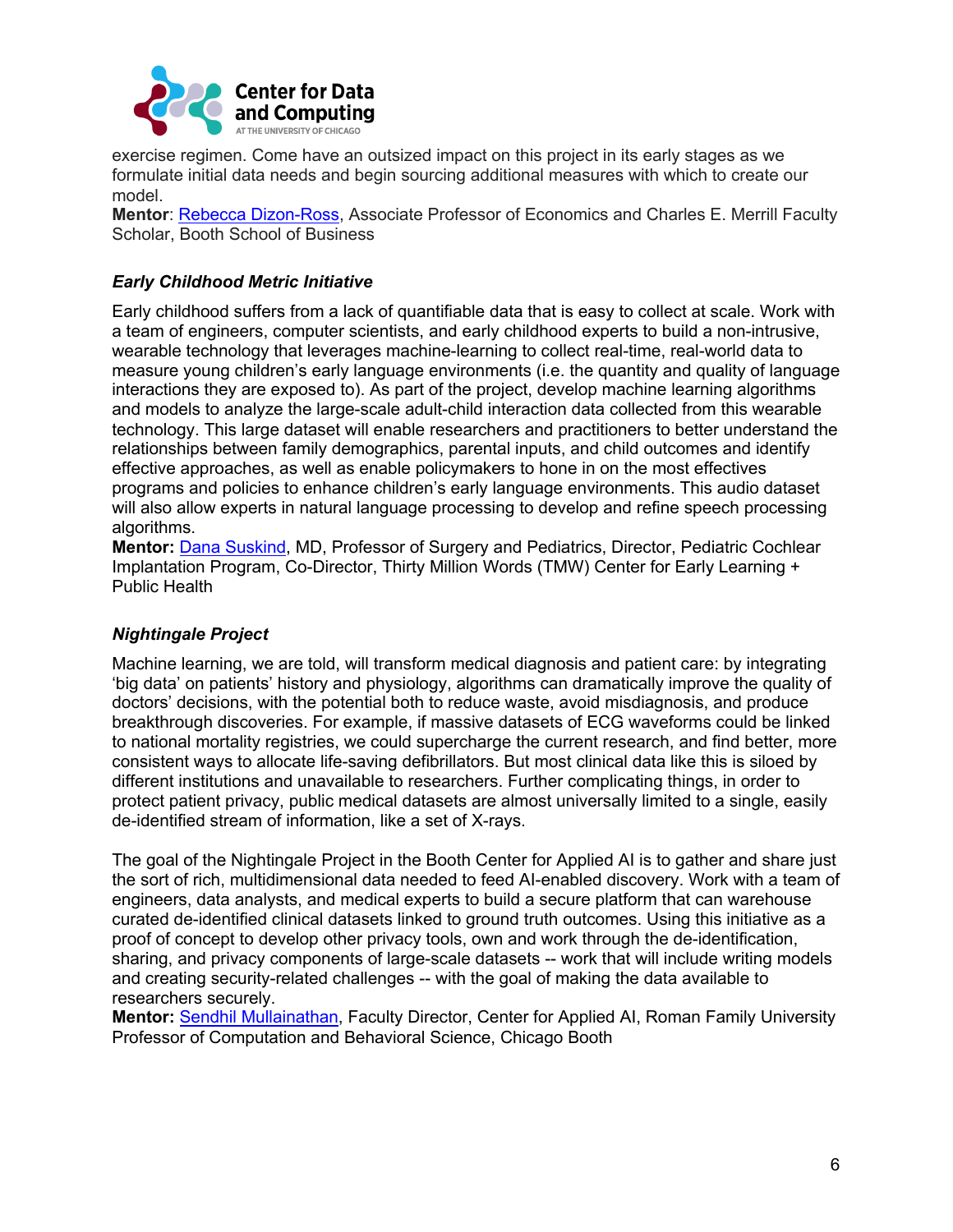

#### *Pediatric Cancer Data Commons*

Collecting, aggregating, harmonizing, and sharing data from children with cancer is essential to making new discoveries and developing new cures. Too often, data are siloed and disconnected, drastically reducing the usefulness of these valuable resources. The Pediatric Cancer Data Commons (PCDC) at UChicago brings together researchers from around the world with the goal of building data dictionaries for all types of pediatric cancer. Consensus data models are balloted with experts from around the world, including clinicians, ontologists/taxonomists, statisticians, and data scientists. The resulting dictionary is used for harmonizing data from completed clinical trials and is subsequently leveraged as a framework for collecting data on new studies. The data are made available to the worldwide research community through a public-facing cohort discovery tool. Data are further connected to other sources through common identifiers, allowing novel new data sets to be developed for research and discovery.

Potential areas of research include: ontology development and data dictionary creation, data harmonization, automated methods of metadata extraction and data ingestion, development and deployment of novel data visualization tools and analytics, data governance and provenance methods and tools, developing novel methods of combining disparate data sets, and developing analytic methods for new modes of risk stratification. Experience with clinical data is preferred but not required.

**Mentor:** Samuel L. Volchenboum, Associate Professor of Pediatrics & Associate Chief Research Informatics Officer, UChicago Medicine

## **Public Policy & Society**

#### *Combining human and machine intelligence for policy impact*

The success of artificial intelligence (AI) for engineering and commercial applications has led to growing interest in using these tools to help solve important social problems like inequality in income, education, health, or criminal justice system involvement. But any realistic assessment of how AI will be used in these areas suggests it will be a complement to, not substitute for, human judgment. That is, AI will be used as decision aids, not decision makers. In previous work (Kleinberg, Lakkaraju, Leskovec, Ludwig and Mullainathan, 2018 Quarterly Journal of Economics) we have found in the context of criminal justice system decision-making that humans on net add negative value to the machine's predictions of defendant risk, although in principle the private information humans can access that algorithms cannot (such as courtroom discussion about the details of the case) could help the human add positive value in at least some cases. Similar issues arise in numerous other policy domains such as medical diagnosis, hiring, credit, and education admissions. The goal of this project is to better understand the potential sources of human and machine comparative advantage by measuring the private information humans have access to in different decision-making domains, trying to understand what are useful sources of signal versus sources of noise for human decisions about when to follow versus over-ride the algorithm's recommendations, and then try to build decision-making systems that lead to the human plus machine together to outperform the decisions implied by the machine's predictions alone.

**Mentor:** Jens Ludwig, Edwin A. and Betty L. Bergman Distinguished Service Professor, Harris School of Public Policy, Director of University of Chicago Crime Lab, Co-director Education Lab